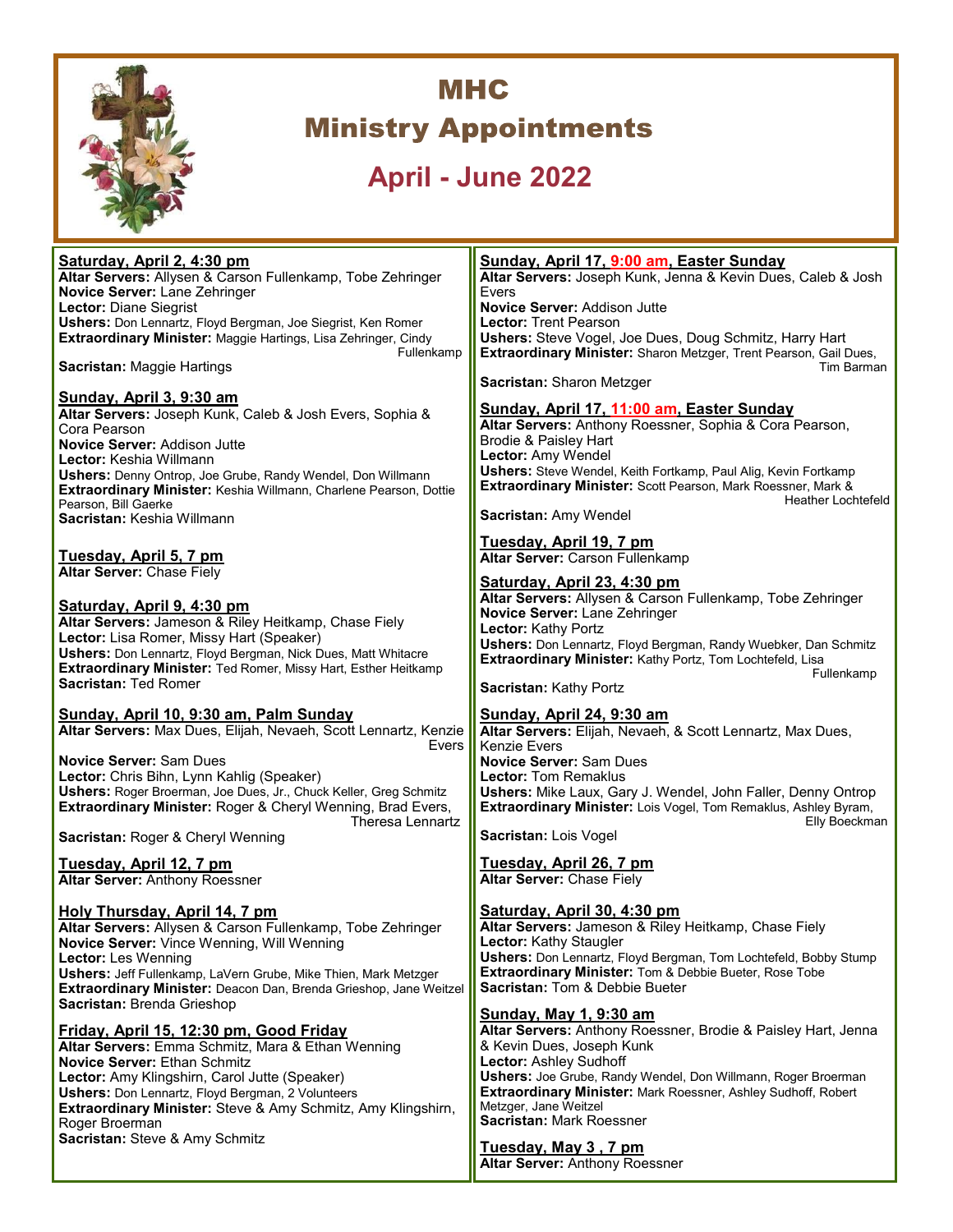| Saturday, May 7, 4:30 pm, First Communion                                                                                   | Saturday, May 28, 4:30 pm                                                                                                |
|-----------------------------------------------------------------------------------------------------------------------------|--------------------------------------------------------------------------------------------------------------------------|
| <b>Altar Servers: TBD</b>                                                                                                   | Altar Servers: Jameson & Riley Heitkamp, Chase Fiely                                                                     |
| <b>Lector: TBD</b><br><b>Ushers: TBD</b>                                                                                    | Lector: Missy Hart<br>Ushers: Don Lennartz, Floyd Bergman, Joe Siegrist, Ken Romer                                       |
| <b>Extraordinary Minister: TBD</b>                                                                                          | Extraordinary Minister: Maggie Hartings, Missy Hart, Esther                                                              |
| <b>Sacristan: TBD</b>                                                                                                       | Heitkamp<br>Sacristan: Maggie Hartings                                                                                   |
| <b>Sunday, May 8, 9:30 am</b><br>Altar Servers: Caleb & Josh Evers, Sophia & Cora Pearson,                                  | <b>Sunday, May 29, 9:30 am</b>                                                                                           |
| Max Dues                                                                                                                    | Altar Servers: Kenzie Evers, Joseph Kunk, Sophia & Cora                                                                  |
| <b>Novice Server: Sam Dues</b>                                                                                              | Pearson, Max Dues                                                                                                        |
| <b>Lector: Pauline Faller</b><br>Ushers: Chuck Keller, Mike Thien, Mark Metzger, Steve Wendel                               | <b>Novice Server: Sam Dues</b><br>Lector: Chris Bihn                                                                     |
| Extraordinary Minister: Dan & Grace Jutte, Karalee Jutte, Ben                                                               | Ushers: Keith Fortkamp, Harry Hart, Doug Schmitz, Paul Alig                                                              |
| Dues                                                                                                                        | Extraordinary Minister: Roger & Cheryl Wenning, Michelle                                                                 |
| Sacristan: Dan & Grace Jutte                                                                                                | Evers, Scott Pearson<br>Sacristan: Roger & Cheryl Wenning                                                                |
| Tuesday, May 10, 7 pm                                                                                                       |                                                                                                                          |
| Altar Server: Carson Fullenkamp                                                                                             | Tuesday, May 31, 7 pm                                                                                                    |
|                                                                                                                             | Altar Server: Carson Fullenkamp                                                                                          |
| <u>Saturday, May 14, 4:30 pm</u><br>Altar Servers: Mara & Ethan Wenning                                                     | Saturday, June 4, 4:30 pm                                                                                                |
| Novice Server: Vince Wenning, Will Wenning                                                                                  | Altar Servers: Mara & Ethan Wenning                                                                                      |
| Lector: Amy Bihn                                                                                                            | Novice Server: Vince Wenning, Will Wenning                                                                               |
| Ushers: Don Lennartz, Floyd Bergman, LaVern Grube, Jeff Vaughn<br>Extraordinary Minister: Linda Lennartz, Ruth Beyke, Nancy | Lector: Lisa Romer<br><b>Ushers:</b> Don Lennartz, Floyd Bergman, Nick Dues, Matt Whitacre                               |
| Wuebker                                                                                                                     | Extraordinary Minister: Ted Romer, Irene Roessner, Lisa                                                                  |
| Sacristan: Linda Lennartz                                                                                                   | Fullenkamp<br>Sacristan: Ted Romer                                                                                       |
|                                                                                                                             |                                                                                                                          |
| Sunday, May 15, 9:30 am<br>Altar Servers: Elijah, Nevaeh, & Scott Lennartz, Emma Schmitz                                    | Sunday, June 5, 9:30 am                                                                                                  |
| Novice Server: Addison Jutte, Ethan Schmitz                                                                                 | Altar Servers: Elijah, Nevaeh, & Scott Lennartz, Anthony                                                                 |
| Lector: Keshia Willmann                                                                                                     | Roessner, Emma Schmitz<br>Novice Server: Ethan Schmitz                                                                   |
| Ushers: Greg Schmitz, Kevin Fortkamp, Steve Vogel, Joe Dues                                                                 | Lector: Amy Wendel                                                                                                       |
| Extraordinary Minister: Deacon Dan, Keshia Willmann, Vicki<br>Schmitz, Bill Gaerke                                          | Ushers: Mike Laux, Gary J. Wendel, John Faller, Denny Ontrop<br>Extraordinary Minister: Roger Broerman, Mike Thien, Mark |
| Sacristan: Keshia Willmann                                                                                                  | Metzger, Kendra Metzger                                                                                                  |
|                                                                                                                             | Sacristan: Amy Wendel                                                                                                    |
| Tuesday, May 17, 7 pm<br>Altar Server: Chase Fiely                                                                          |                                                                                                                          |
|                                                                                                                             | Tuesday, June 7, 7 pm<br>Altar Server: Chase Fiely                                                                       |
| Saturday, May 21, 4:30 pm                                                                                                   |                                                                                                                          |
| Altar Servers: Allysen & Carson Fullenkamp, Tobe Zehringer<br><b>Novice Server: Lane Zehringer</b>                          | Saturday, June 11, 4:30 pm                                                                                               |
| <b>Lector: Diane Siegrist</b>                                                                                               | Altar Servers: Allysen & Carson Fullenkamp, Tobe Zehringer<br>Novice Server: Lane Zehringer                              |
| Ushers: Don Lennartz, Floyd Bergman, Chuck Kaiser, Jeff Fullenkamp                                                          | Lector: Les Wenning                                                                                                      |
| Extraordinary Minister: Ashleigh Jenkins, Lisa Zehringer, Cindy<br>Fullenkamp                                               | Ushers: Don Lennartz, Floyd Bergman, Dan Schmitz, Bobby Stump                                                            |
| Sacristan: Ashleigh Jenkins                                                                                                 | Extraordinary Minister: Brenda Grieshop, Tom Lochtefeld,<br>Rose Tobe                                                    |
| Sunday, May 22, 9:30 am, Graduation Mass                                                                                    | Sacristan: Brenda Grieshop                                                                                               |
| Altar Servers: Josh Evers, Anthony Roessner, Brodie & Paisley                                                               |                                                                                                                          |
| Hart, Jenna & Kevin Dues                                                                                                    | <b>Sunday, June 12, 9:30 am</b><br>Altar Servers: Josh Evers, Jenna & Kevin Dues, Joseph Kunk,                           |
| Lector: TBD<br><b>Ushers: TBD</b>                                                                                           | Kenzie Evers                                                                                                             |
| <b>Extraordinary Minister:</b> Kathy Staugler, Lori Thien, Kenny Thien,                                                     | <b>Novice Server: Addison Jutte</b>                                                                                      |
| Charlene Pearson<br>Sacristan: Kathy Staugler                                                                               | Lector: Lynn Kahlig<br>Ushers: Joe Grube, Joe Dues, Jr., Randy Wendel, Don                                               |
|                                                                                                                             | Willmann                                                                                                                 |
| Tuesday, May 24, 7 pm                                                                                                       | Extraordinary Minister: Deacon Dan, Steve & Amy Schmitz,                                                                 |
| Altar Server: Anthony Roessner                                                                                              | <b>Tom Remaklus</b><br>Sacristan: Steve & Amy Schmitz                                                                    |
|                                                                                                                             |                                                                                                                          |
|                                                                                                                             |                                                                                                                          |
|                                                                                                                             |                                                                                                                          |
|                                                                                                                             |                                                                                                                          |
|                                                                                                                             |                                                                                                                          |
|                                                                                                                             |                                                                                                                          |
|                                                                                                                             |                                                                                                                          |